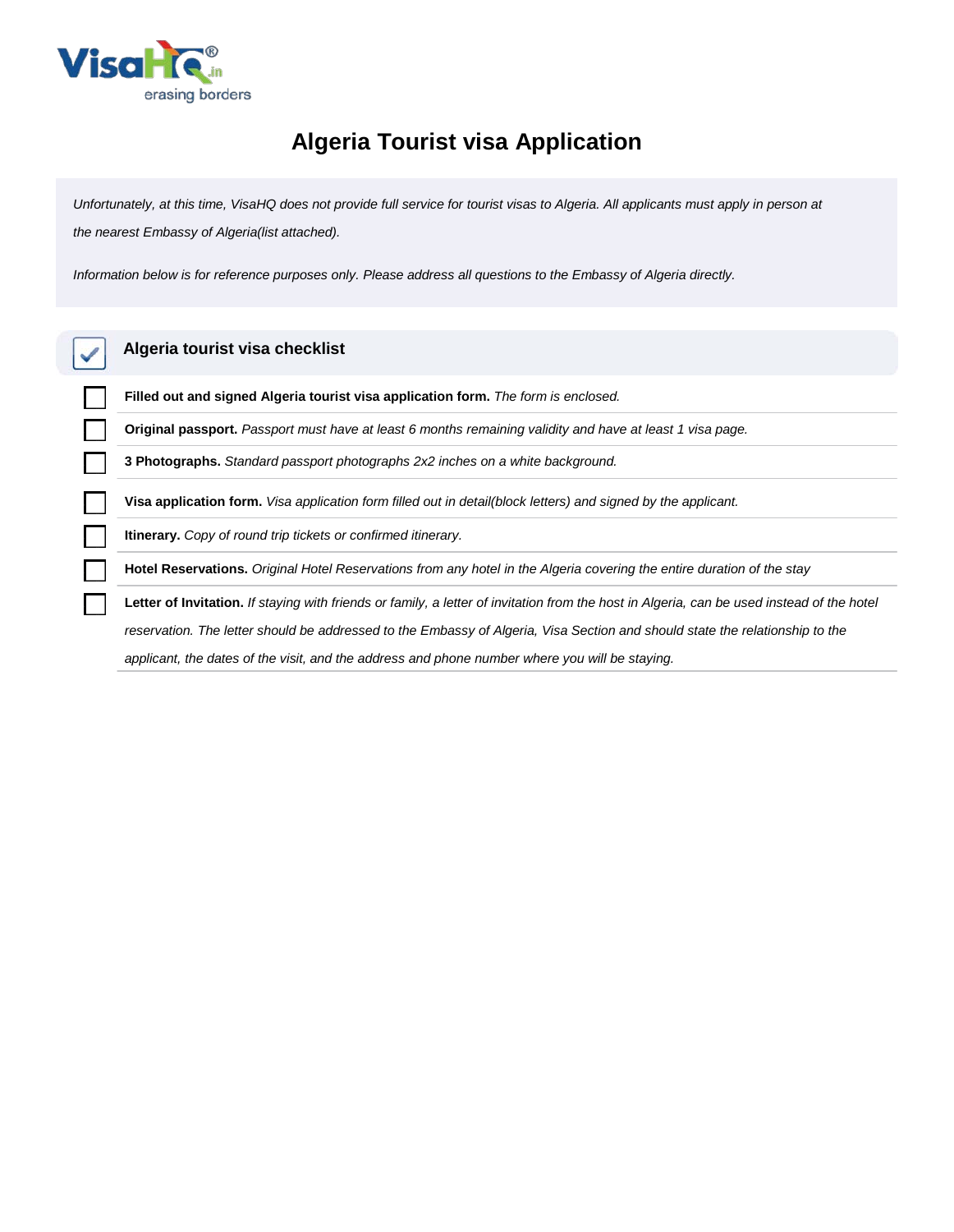

## **Algeria Embassy list in India**

*Embassy of Algeria in New Delhi, India*

*E-6/5, Vasant Vihar New Delhi 110057 India* **Phone:** *+91-11-2614-6706 +91-11-2614-7036* **Fax:** *+91-11-2614-7033* **Email:** *embalgindia@hotmail.com abdbelar@yahoo.fr*